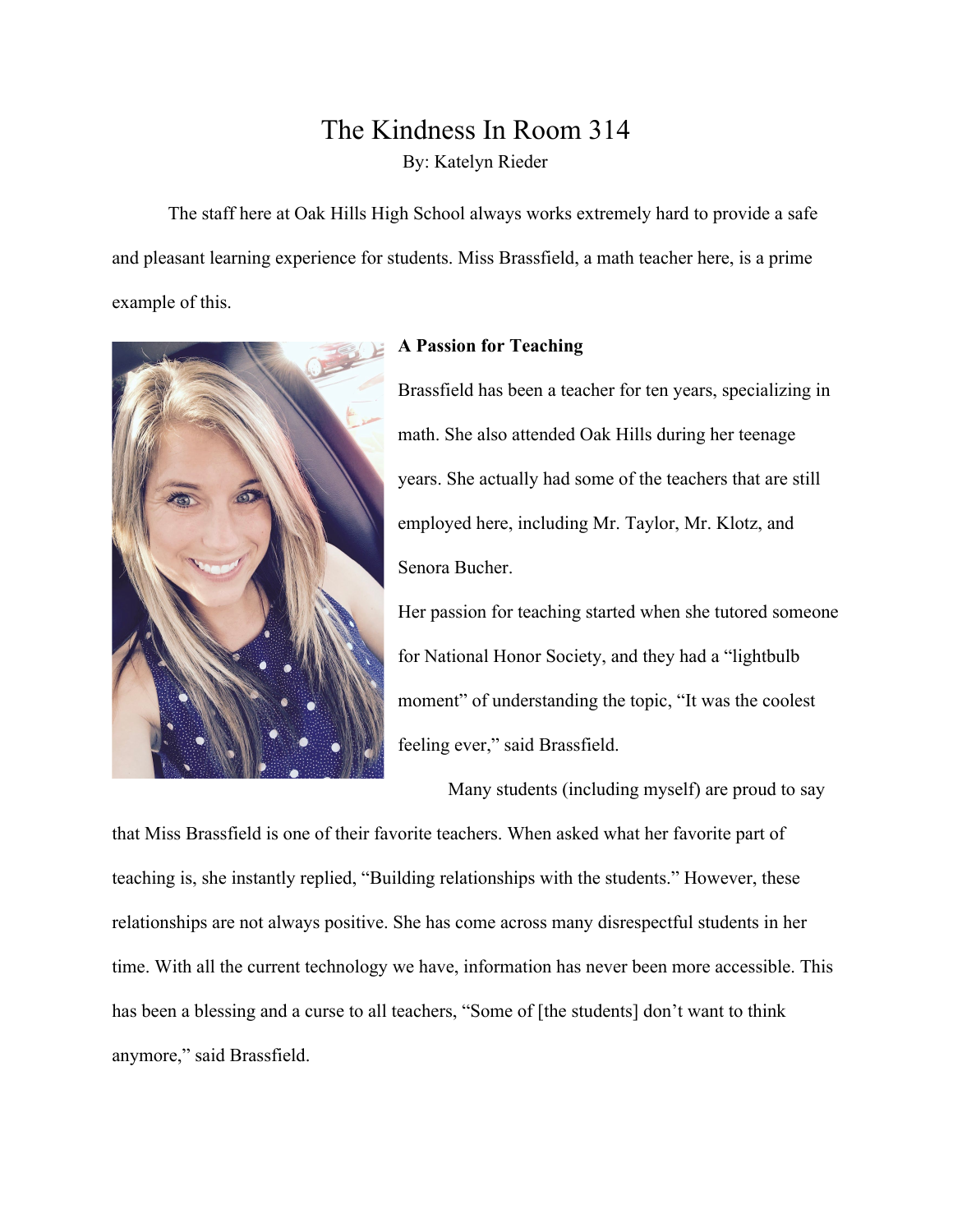No matter how many "bad" students she comes across, teaching is a dream job for her. When asked if she would still teach if she won the lottery, she immediately nodded her head in agreement.

## **Spreading Love**

One of the main legacies Brassfield has left on Oak Hills is being an advisor for the newly founded Hope Squad. Alongside her, Mrs. Murphy, Mr. Groh, Mr. Murray. Mr. Meibers, and Mr. Hunt all play instrumental parts in the organization. When asked what the main goal of Hope Squad was, Brassfield said, "Suicide prevention. The kids [in Hope Squad] are supposed to be like a sounding board. They're supposed to see kids and sense that something's not right and refer them to an advisor, like myself, to get them the help that they need." By being an advisor, Brassfield not only helps that students in her class, but students in the whole school.

Hope Squad holds meetings about once a month during seventh bell. During these interviews, the members receive something called QPR Training, which stands for question, persuade, and refer, "so they know how to question a kid, persuade them to get help, and refer them to a counselor." After this lesson, the members do some fun activities to help others. One of the most well known was their positive messages displayed on mirrors and post-it notes around the school. However, the students and staff have done a lot more good that isn't so obvious to the student body, "we made Christmas cards for kids in the Mental Health department of Children's Hospital." These simple acts of kindness that the club does work to put a smile and just one person's face. To them, that makes all the hard work worth it.